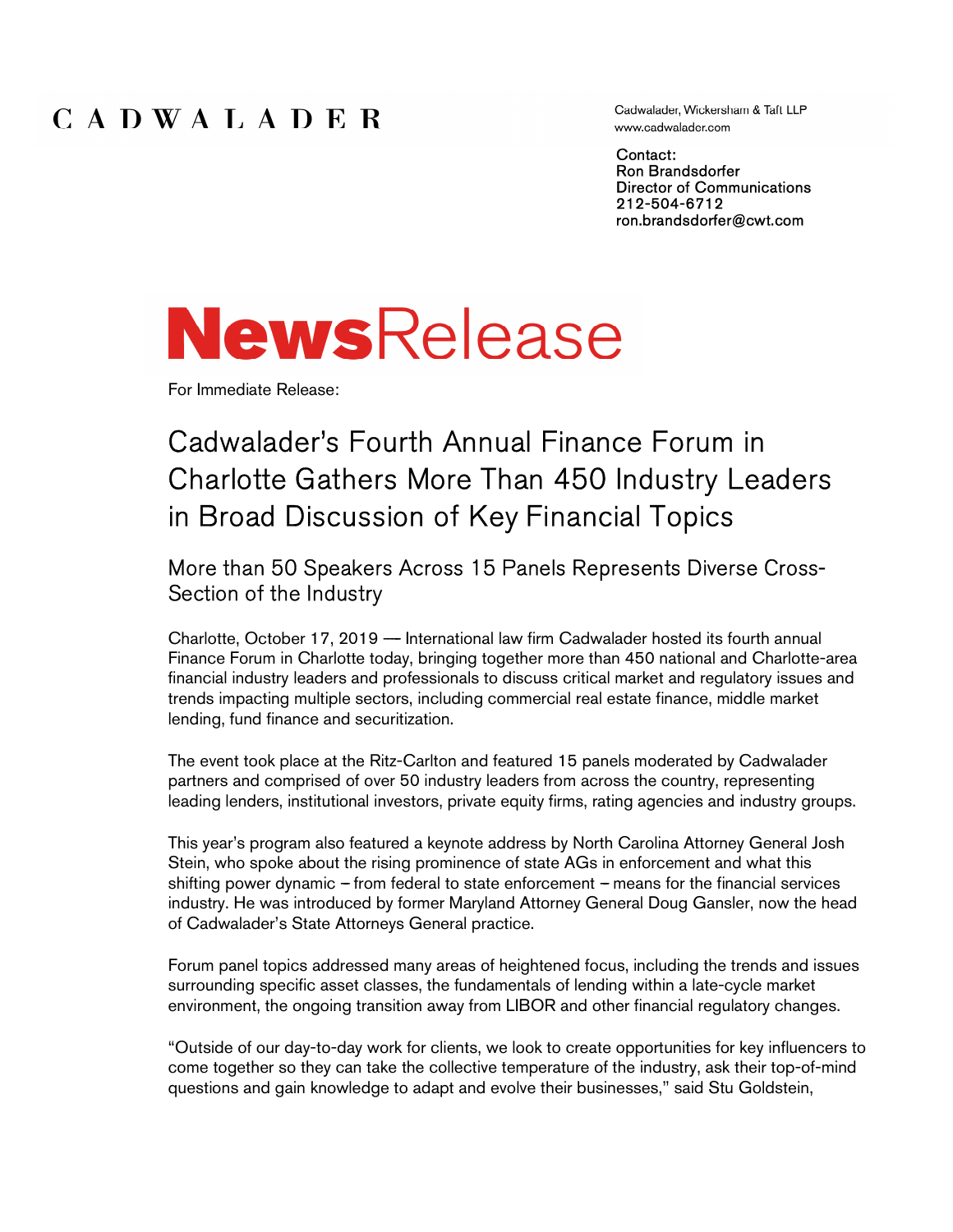## CADWALADER



Managing Partner of Cadwalader's Charlotte office and co-chair of the firm's Capital Markets practice.

''I always look forward to attending Cadwalader's annual Finance Forum,'' said Brian Strout, Managing Director at BB&T Capital Markets. ''As a premier financial services law firm, Cadwalader and its clients present a unique blend of both diverse perspectives and substantive insights on issues, problems and opportunities that is hard to match in either depth or breadth. This year was no different and I again found it extremely beneficial to interact with industry leaders and peers across many disciplines to talk about current issues as well as the future drivers of change.''

The Finance Forum panels covered topics including:

#### Commercial Real Estate:

- The Commercial Real Estate (CRE) Borrower's Perspective: What Now, What's Next?
- CRE Lending Standards: Competing in a Late-Cycle Market
- Commercial Mortgage-backed Securities (CMBS) Trends, Challenges and Opportunities
- State of Play: Focus on CRE Collateralized Loan Obligations (CLO) and Bridge Lenders

#### Middle Market Lending:

- CLO Roundtable
- Middle Market Traditional and Non-Traditional Lending: What's Next?
- Bank Credit Processes: Everything You Always Wanted to Know (\*But Were Afraid to Ask)
- Middle Market Lender Financing: An Overview

#### Fund Finance:

- Behind the Numbers: The 2019 Fund Finance Global Market
- A Conversation with Judith Erwin, CEO of Grasshopper Bank

#### Market and Regulatory Developments:

- Talking LIBOR Transition: An Update From Industry Leaders
- Volcker 2.0: Key Takeaways
- Bankruptcy Remote Deal Structuring: From the Legal and Business Perspective
- Government Enforcement and Litigation Trends in the Financial Industry

The Finance Forum, complimentary for all attendees, concluded with a networking event.

''It is both an honor and an obligation for us to host this important program every year,'' Goldstein said. "Our diversified experience in the financial industry  $-$  and our depth in each of the finance disciplines - gives us a differentiated view into the wide-ranging issues affecting participants in its many corners. We're already thinking about ways to make this an even more meaningful program next year.''